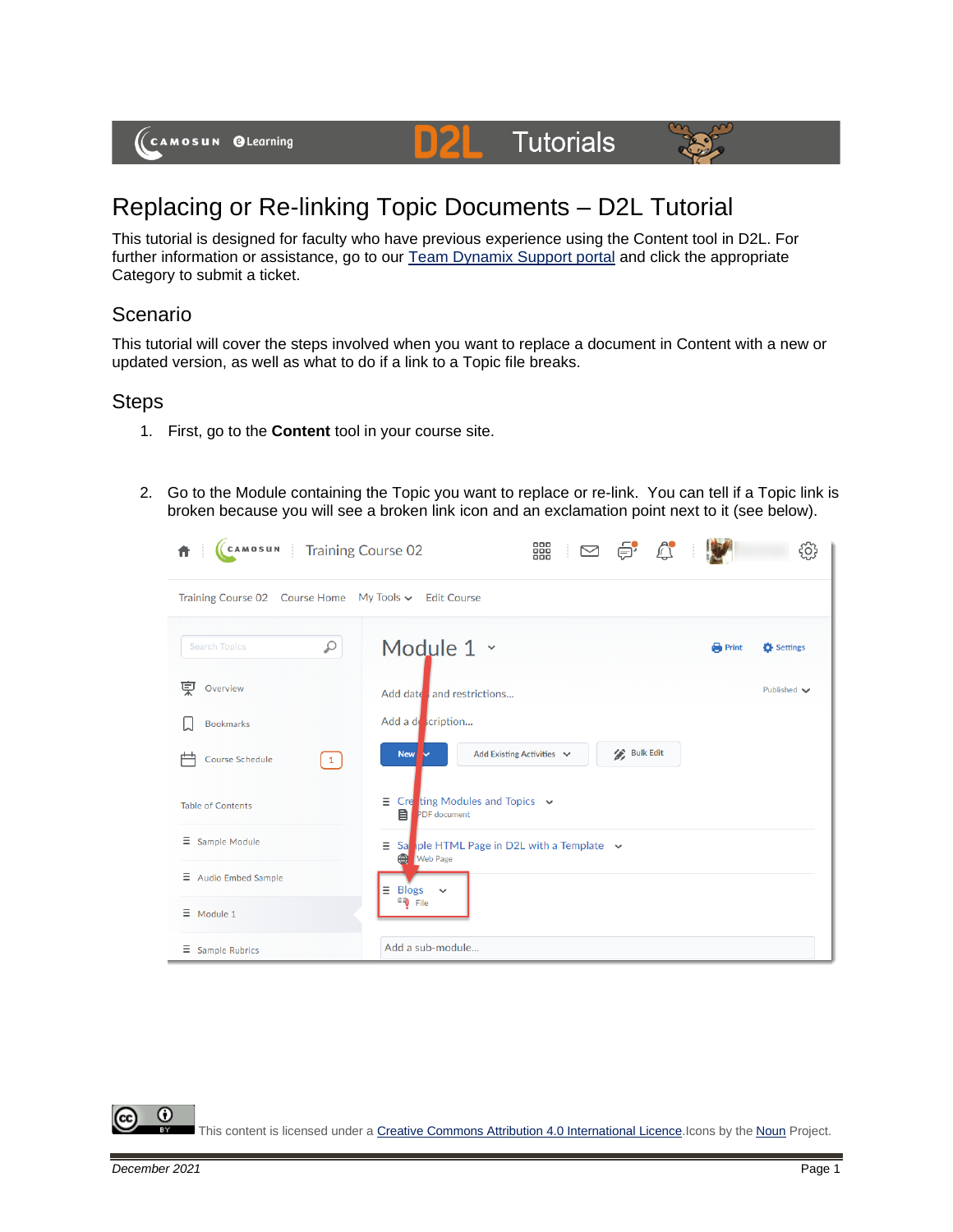3. Click on the down arrow next to the title of the Topic you want to replace/re-link, and select **Change File**.

| Training Course 02 Course Home My Tools v Edit Course |                                                                                              |                          |
|-------------------------------------------------------|----------------------------------------------------------------------------------------------|--------------------------|
| Q<br><b>Search Topics</b>                             | Module $1 \times$                                                                            | <b>Print</b><br>Settings |
| 稟<br>Overview                                         | <b>View Topic</b><br>Add dates and restrictions                                              | Published $\smile$       |
| <b>Bookmarks</b>                                      | <b>Edit Properties In-place</b><br>Add a description                                         |                          |
| <b>Course Schedule</b><br>$\mathbf{1}$                | <b>Change File</b><br><b>Add Existing Activities</b><br>New $\sim$<br><b>Submit Feedback</b> |                          |
| <b>Table of Contents</b>                              | <b>Creating Modules and Topic</b><br>Move Up<br>Ξ<br>PDF document                            |                          |
| Ξ<br>Sample Module                                    | Move To<br>Sample HTML Page in D2L with a Te<br>Ξ                                            |                          |
| Ξ<br><b>Audio Embed Sample</b>                        | Web Page<br><b>Delete Topic</b><br>Ξ<br><b>Blogs</b>                                         |                          |
| $\equiv$ Module 1                                     | <sup>Gi</sup> File                                                                           |                          |
| Ξ<br><b>Sample Rubrics</b>                            | Add a sub-module                                                                             |                          |

4. Click **Upload** to upload the replacement file from your computer, or click **Choose Existing** to find the replacement file in your Manage Files area. For this scenario, we will click **Upload**.

|                                | Table of Contents > Module 1 > Blogs |                                                              |        |
|--------------------------------|--------------------------------------|--------------------------------------------------------------|--------|
| Blogs v                        |                                      |                                                              | 口<br>M |
|                                |                                      |                                                              |        |
| Α                              |                                      | The file associated with this content topic cannot be found. |        |
| 目<br>ate a File<br>C           |                                      |                                                              |        |
| Drop for here, or click below! |                                      |                                                              |        |
| <b>G</b> Upload                | <b>Record Audio</b>                  | <b>Choose Existing</b>                                       |        |
|                                |                                      |                                                              |        |

 $\odot$ This content is licensed under [a Creative Commons Attribution 4.0 International Licence.I](https://creativecommons.org/licenses/by/4.0/)cons by the [Noun](https://creativecommons.org/website-icons/) Project.